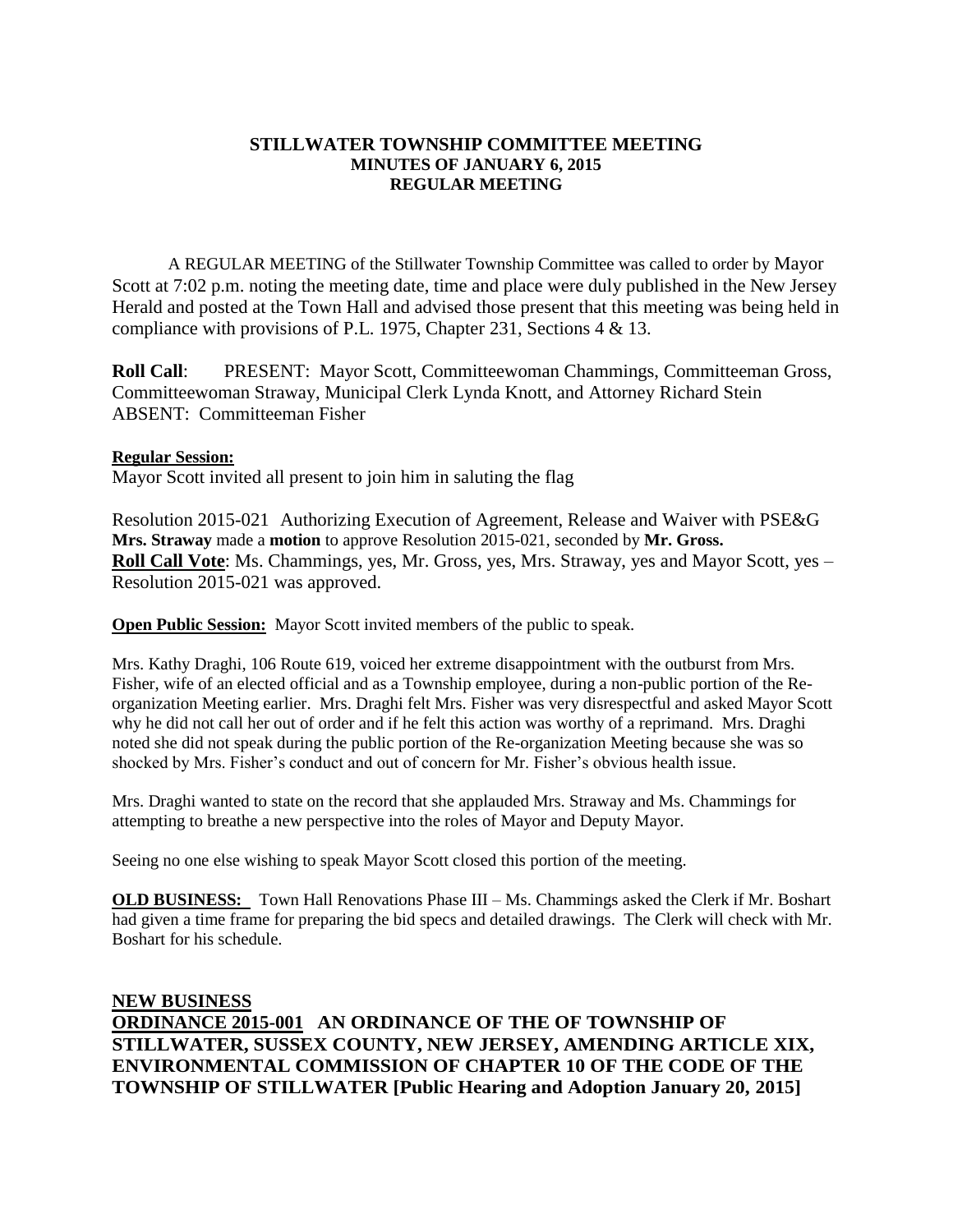**WHEREAS,** the Township of Stillwater heretofore adopted Ordinance No. 91-29 to establish an Environmental Commission, pursuant to N.J.S.A. 40:56A-1 et seq.;

**WHEREAS**, said ordinance did not provide for staggered terms for Commission members as required by N.J.S.A. 40:56A-1 et seq.;

**WHEREAS**, the Township Committee of the Township of Stillwater wishes to amend Article XIX "Environmental Commission" to comply with said statute;

**NOW, THEREFORE, BE IT ORDAINED** by the Township Committee of the Township of Stillwater as follows:

**SECTION 1.** Section 10-91 "Members; Alternate Members; Residents" shall be amended to read as follows:

> The Commission shall consist of seven members appointed by the Mayor. One member shall be a member of the Municipal Planning Board. The terms of office of the Commissioners shall be staggered for one, two or three year terms to be designated by the Mayor in making his appointments so that the terms of approximately onethird of the members shall expire each year. Thereafter, their successors shall be appointed for terms of three years and until the appointment and qualification of their successors. There shall also be two alternate members whose terms shall be two years, except that the terms of the alternates first appointed shall be two years for Alternate Number 1 and one year for Alternate Number 2. An alternate member may participate in the discussion of the proceedings but may not vote except in the absence of or disqualification of a regular member. A vote shall not be delayed in order that a regular member may vote instead of an alternate member. In the event that a choice must be made as to which alternate member is to vote, Alternate Number 1 shall vote first. All members and alternate members shall be residents of the Township of Stillwater.

**SECTION 2.** When Effective. This ordinance shall take effect upon passage and publication as required by law.

Upon Motion by Mrs. Straway, seconded by Ms. Chammings and Roll Call Vote: Ms. Chammings, yes, Mr. Gross, yes, Mrs. Straway, yes and Mayor Scott, yes – Ordinance 2015-001 was Introduced and adopted.